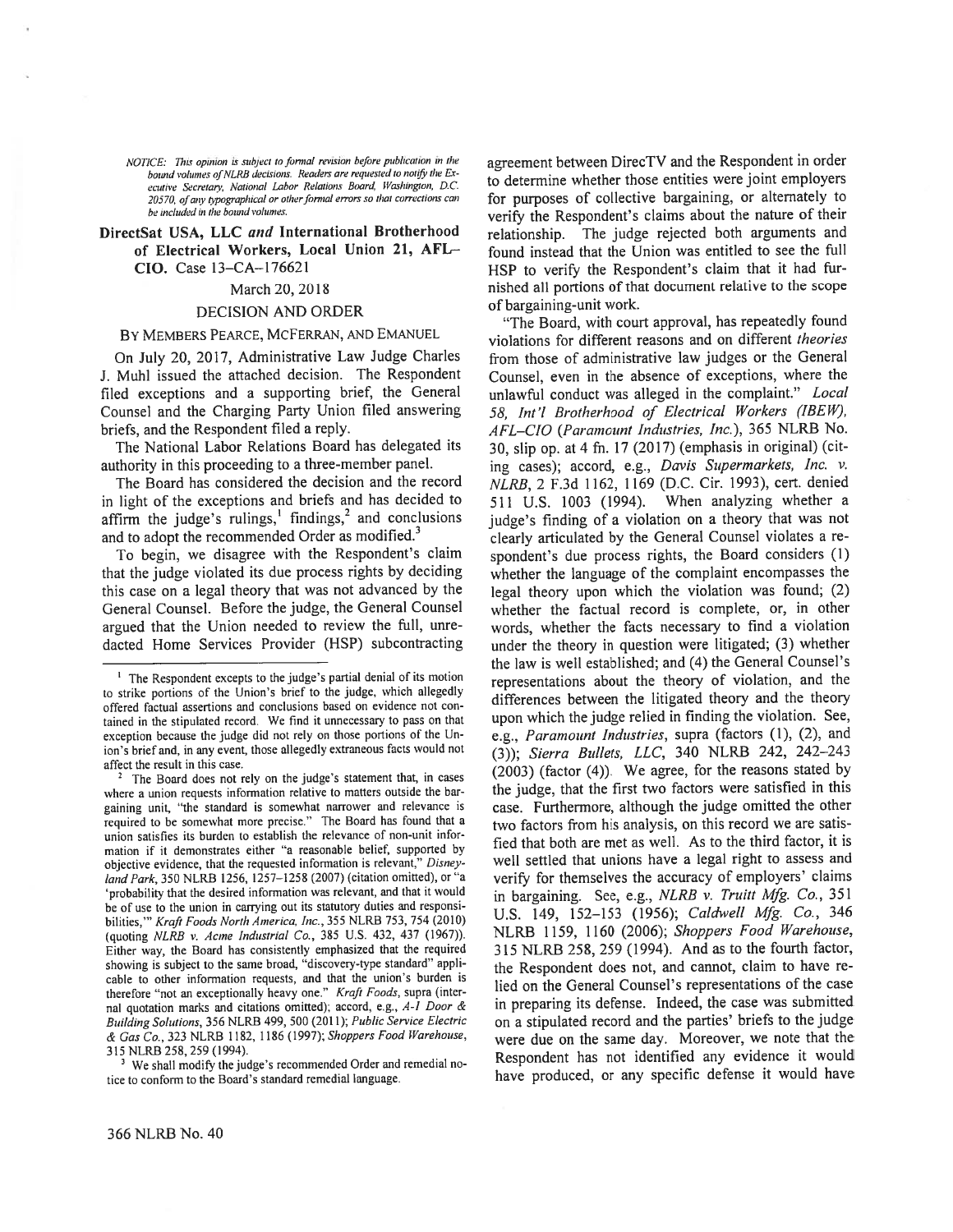otherwise pu<sup>t</sup> forth, if it had known the judge would de cide the case as he did.

As to the merits of the judge's finding, we agree that the Respondent was obligated to provide the full, unre dacted HSP to the Union in order for the Union to evalu ate the extent of work covered by the Respondent's pro posal. We observe that the Respondent's proposa<sup>l</sup> with regar<sup>d</sup> to new product lines effectively amounted to hav ing the scope of bargaining-unit work defined by the HSP. A union cannot be reasonably expected to inte grate another agreemen<sup>t</sup> between the employer and <sup>a</sup> third party into its own collective-bargaining agreemen<sup>t</sup> without having <sup>a</sup> complete understanding of the contents of the incorporated document and the context of the rele vant portions within the document as <sup>a</sup> whole. The Re spondent thus rendered the entire HSP relevant to the negotiation, <sup>g</sup>iving rise to <sup>a</sup> duty to provide the full, un redacted document to the Union.<sup>4</sup>

### ORDER

The Respondent, DirectSat USA, LLC, South Holland, Illinois, its officers, agents, successors, and assigns, shall

1. Cease and desist from

(a) Refusing to bargain collectively with the Interna tional Brotherhood of Electrical Workers, Local Union 21, AFL—CIO, by failing and refusing to furnish it with requested information that is relevant and necessary to the Union's performance of its functions as the collec tive-bargaining representative of the Respondent's unit employees.

(b) In any like or related manner interfering with, restraining, or coercing employees in the exercise of the rights guaranteed them by Section 7 of the Act.

2. Take the following affirmative action necessary to effectuate the policies of the Act.

(a) Within <sup>14</sup> days from the date of this Order, pro vide the Union with <sup>a</sup> full, unredacted copy of the Home Service Provider agreemen<sup>t</sup> between the Respondent and DirecTV.

(b) Within <sup>14</sup> days after service by the Region, pos<sup>t</sup> at its facility in South Holland. Illinois, copies of the at tached notice marked "Appendix."<sup>5</sup> Copies of the notice, on forms provided by the Regional Director for Region 13, after being signed by the Respondent's authorized representative, shall be posted by the Respondent and maintained for <sup>60</sup> consecutive days in conspicuous <sup>p</sup>lac es including all <sup>p</sup>laces where notices to employees are customarily posted. In addition to the <sup>p</sup>hysical posting of paper notices, notices shall be distributed electronically, such as by email, posting on an intranet or internet site, and/or other electronic means, if the Respondent customarily communicates with its employees by such means. Reasonable steps shall be taken by the Respondent to ensure that the notices are not altered, defaced, or cov ered by any other material. If the Respondent has gone out of business or closed the facility involved in these proceedings, the Respondent shall duplicate and mail, at its own expense, <sup>a</sup> copy of the notice to all current em <sup>p</sup>loyees and former employees employed by the Re spondent at any time since March 18, 2016.

(c) Within <sup>21</sup> days after service by the Region, file with the Regional Director for Region <sup>13</sup> <sup>a</sup> sworn certifi cation of <sup>a</sup> responsible official on <sup>a</sup> form provided by the Region attesting to the steps that the Respondent has taken to comply.

(SEAL) Mark Gaston Pearce, Member Lauren McFerran, Member William J. Emanuel, Member NATIONAL LABOR RELATIONS BOARD APPENDIX

> NOTICE TO EMPLOYEES POSTED BY ORDER OF THE NATIONAL LABOR RELATIONS BOARD An Agency of the United States Government

The National Labor Relations Board has found that we violated Federal labor law and has ordered us to pos<sup>t</sup> and obey this notice.

FEDERAL LAW GIVES YOU THE RIGHT TO

Form, join, or assist a union

Choose representatives to bargain with us on your behalf

Dated, Washington, D.C. March 20, 2018

We further note that the Respondent did not, at any point, object to disclosing the full HSP on grounds that doing so could reveal infor mation of <sup>a</sup> confidential, proprietary, or trade-secret nature. In addi tion, Member Emanuel observes that the Respondent did not assert <sup>a</sup> confidentiality interest in its exceptions.

<sup>&</sup>lt;sup>5</sup> If this Order is enforced by a judgment of a United States court of appeals, the words in the notice reading "Posted by Order of the Na tional Labor Relations Board" shall read "Posted Pursuant to <sup>a</sup> Judg ment of the United States Court of Appeals Enforcing an Order of the National Labor Relations Board."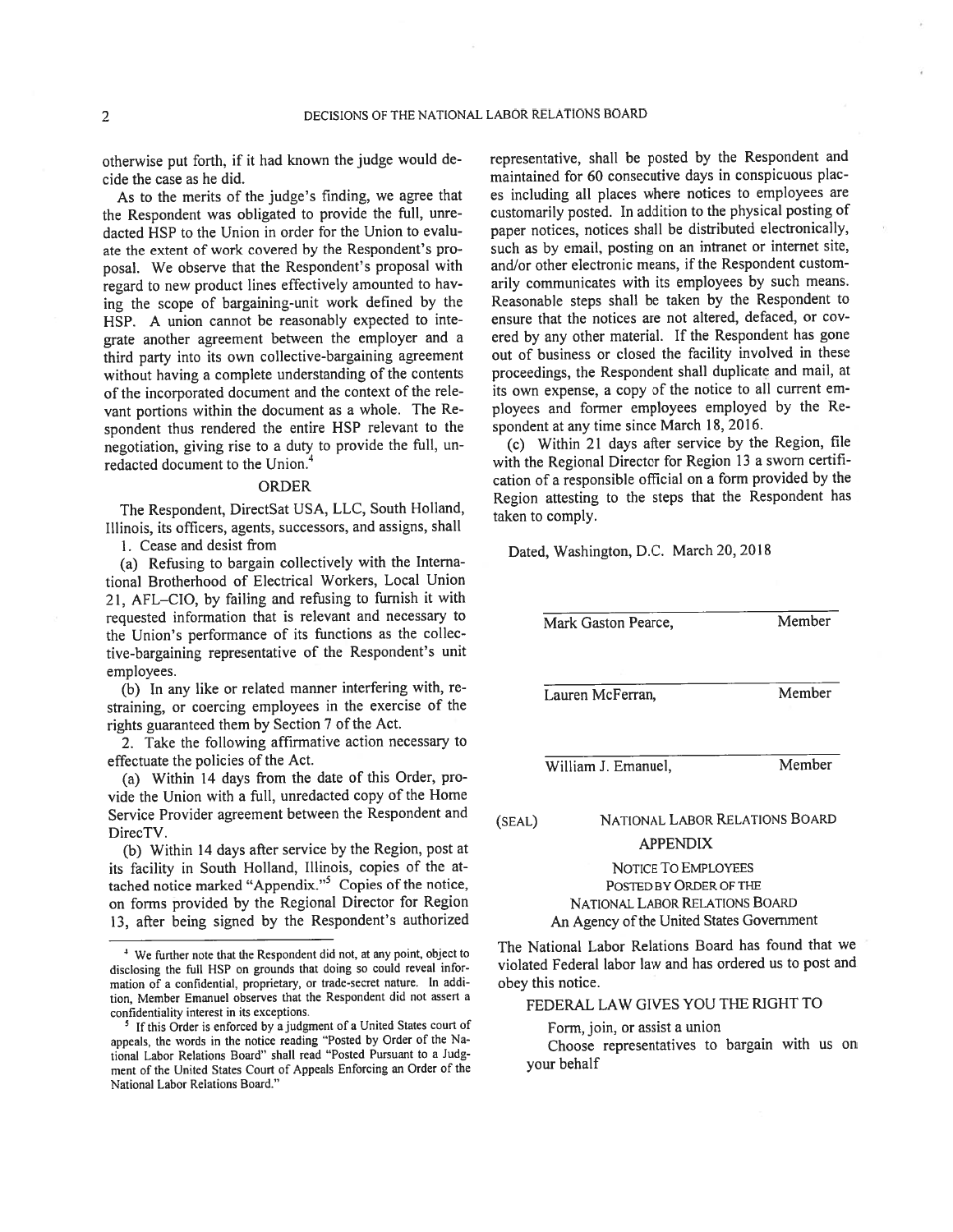Act together with other employees for your bene fit and protection

Choose not to engage in any of these protected activities.

WE WILL NOT refuse to bargain collectively with the International Brotherhood of Electrical Workers, Local Union 21, AFL—CIO (the Union), by failing and refusing to furnish it with requested information that is relevant and necessary to the Union's performance of its func tions as the exclusive collective-bargaining representa tive of employees in the following appropriate bargain ing unit:

All full-time and regular part-time Installation/Service Technicians employed by the Employer at its facility located in South Holland, Illinois, but excluding all other employees, confidential employees, guards, and supervisors as defined in the National Labor Relations Act.

WE WILL NOT in any like or related manner interfere with, restrain, or coerce you in the exercise of the rights listed above.

WE WILL furnish to the Union in <sup>a</sup> timely manner the information requested by the Union on March 18 and May 19, 2016.

### DIREcTSAT USA, LLC

The Board's decision can be found at www.nlrb.gov/case/13-CA-176621 or by using the QR code below. Alternatively, you can obtain <sup>a</sup> copy of the decision from the Executive Secretary, National Labor Relations Board, 1015 Half Street, S.E., Washington, D.C. 20570, or by calling (202) 273—1940.



Elizabeth S. Cortez, Esq., for the General Counsel. Eric P. Simon, Esq. and Douglas J. Klein, Esq. (Jackson Lewis P.C.), of New York, New York, for the Respondent. Gilbert Cornfield, Esq. (Cornfield and Feldman LLP), of Chicago, Illinois, for the Charging Party.

#### DECISION

CHARLES J. MUHL, Administrative Law Judge. The General Counsel's complaint in this case alleges that DirectSat USA, LLC (the Respondent) unlawfully refused to provide infor mation to Local Union 21 of the International Brotherhood of Electrical Workers. AFL—CIO (the Union). That Union repre sents the Respondent's installation and service technicians, who perform work for DirecTV, Inc. under <sup>a</sup> subcontract. The in formation at issue is <sup>a</sup> full and unredacted copy of the Re spondent's contract—the "Home Service Provider" agree ment—with DirecTV. The situation arose in the context of negotiations for <sup>a</sup> first contract covering the Respondent's technicians.

On April 10, 2017, the parties filed <sup>a</sup> joint motion and stipu lation of facts requesting that the case be decided without <sup>a</sup> hearing and based on the stipulated record. On April 14, 2017, <sup>I</sup> granted the motion and approve<sup>d</sup> the stipulation of facts via written order. Thereafter, the parties filed briefs on May 26. 2017. Based upon those briefs and the entire stipulated record, <sup>I</sup> find that the Respondent violated the Act as alleged in the complaint.'

#### FINDINGS OF FACT

#### I. JURISDICTION

The Respondent is engage<sup>d</sup> in the installation and service of satellite television equipment for DirecTV, from its facility in South Holland. Illinois. In conducting its business operations during the pas<sup>t</sup> <sup>12</sup> months, the Respondent has performed ser vices in excess of \$50,000 in States other than the State of Illi nois. Accordingly, <sup>I</sup> find that, at all material times, the Re spondent has been an employer engage<sup>d</sup> in commerce within the meaning of Section 2(2), (6), and (7) of the Act, as the Re spondent admits in its answer to the complaint. <sup>I</sup> also find, and the Respondent admits, that the Union is <sup>a</sup> labor organization within the meaning of Section  $2(5)$  of the Act.<sup>2</sup>

#### II. ALLEGED UNFAIR LABOR PRACTICES

On February 11, 2014, the Union was certified as the exclu sive collective-bargaining representative of the Respondent's technicians, pursuant to Section  $9(a)$  of the Act.<sup>3</sup> The Respondent and the Union began negotiations for <sup>a</sup> first contract on September 4. 2014. Eric Simon, an attorney. represented the

<sup>2</sup> Stipulation of facts, pars.  $7-10$ .<br><sup>3</sup> The full description of this annual

All full-time and regular part-time Installation/Service Technicians employed by the Employer at its facility located at 9951 W 190th St. Mokena, Illinois, 60448, but excluding all other employees, confiden tial employees, guards, arid supervisors as defined in the Act.

The Respondent relocated the Mokena facility to South Holland in or around May 2015.

<sup>&</sup>lt;sup>1</sup> On May 20, 2016, the Union initiated this case by filing the original unfair labor practice charge against the Respondent. Region <sup>13</sup> of the National Labor Relations Board (the Board) docketed the charge as Case l3—CA—176621. On June 13, 2016, the Union filed <sup>a</sup> first amended charge and, on September 14, 2016, the Union filed <sup>a</sup> second amended charge. On September 23, 2016, the General Counsel issued <sup>a</sup> complaint, alleging that the Respondent violated Section 8(a)(5) of the National Labor Relations Act (the Act). On October 5, 2016, the Respondent filed <sup>a</sup> timely answer to the complaint. Therein, it asserted an affirmative defense, based upon Section 10(b) of the Act.

The full description of this appropriate unit (the Unit) is: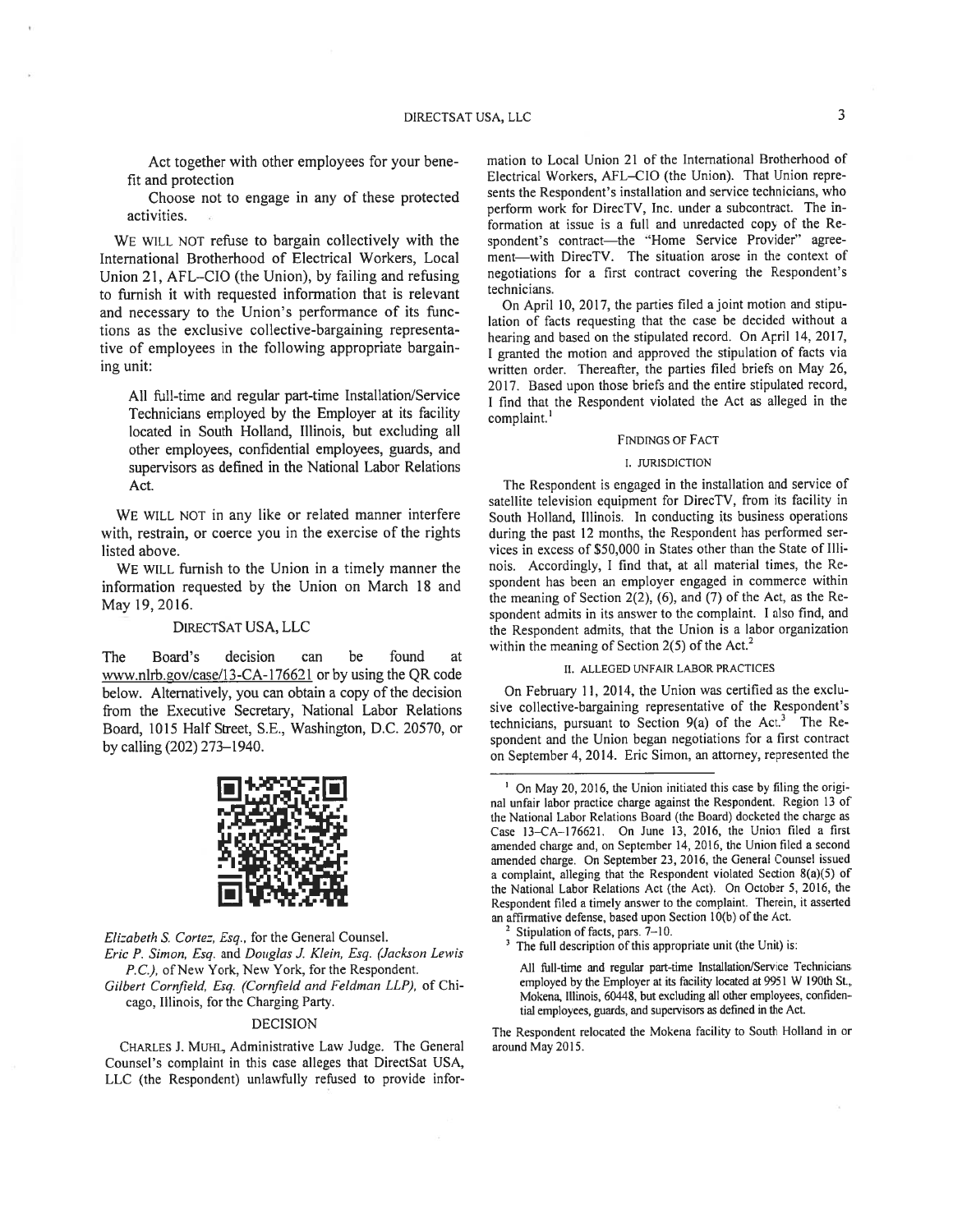Respondent in these negotiations.<sup>-</sup>

One of the matters the parties addressed in bargaining was whether new products or services offered by the Respondent would be deemed bargaining unit work. On various dates from November 12, 2014 through September 16, 2015, the Respond ent and the Union exchanged written proposals on this topic. The Respondent proposed that such work would be outside the unit. However, at its sole discretion, the Company could assign the new work to unit employees, set their wage rates, and later remove the work without any challenge through the grievance and arbitration procedure. The Union, in turn, proposed having this work assigned to bargaining unit employees. It also sought to retain the right to negotiate the terms and conditions of em <sup>p</sup>loyment related to this work. Finally, the Union propose<sup>d</sup> that it be able to submit any disagreements over the new work to the grievance procedure.<sup>-</sup>

The material events regarding the Union's information re ques<sup>t</sup> at issue in this case took <sup>p</sup>lace from November 2015 to May 2016. First, on November 4. 2015, the Respondent sub mitted a revised proposal on new product lines.<sup>6</sup> The first sentence of that proposal stated: "In the event the Employer is engaged with respect to products or services other than those provided pursuan<sup>t</sup> to its Home Service Provider agreemen<sup>t</sup> with DirecTV,  $\dots$  such work shall not be deemed bargaining unit work." (Emphasis in the original.)

Then on November 23, 2015, Dave Webster. <sup>a</sup> business rep resentative for the Union, sent an email to Lauren Dudley, the Respondent's human resources director.<sup>7</sup> Webster stated in relevant part: "[O]ne of the company proposals references the HSP agreemen<sup>t</sup> with DTV. We'd like <sup>a</sup> copy of the agreemen<sup>t</sup> referenced in the proposal." Dudley responded via email dated December 4, 2015.<sup>8</sup> As to the Home Service Provider (HSP) agreemen<sup>t</sup> with DirecTV, Dudley stated: "See attached, rele vant to scope of work." She provided <sup>a</sup> portion of the agree ment, with redactions. In the "Recitals." the unredacted provi sions described the businesses of DirecTV and the Respondent. Then the "Agreement" section included an "Appointment of Contractor" provision, which stated:

Authority. DIRECTV hereby engages [the Respondent] to provide services in the installation and maintenance of DIRECTV System Hardware (the "Services," or "Fulfillment Services" when referring specifically to initial customer in stallation services only) as defined herein and as identified in Exhibit 1.a.i. attached hereto for DIRECTV customers locat ed in areas specified in **Exhibit I.a.ii.**. attached hereto. . . (Emphasis in the original.)

Dudley also provided the two exhibits referenced in this prov<sup>i</sup> sion. The first gave <sup>a</sup> description of the work tasks the Re spondent would perform for DirecTV under the agreement. The second contained <sup>a</sup> list of cities in which the Respondent would perform the work.

On February 16,  $2016$ , Webster sent an email to Simon, which stated:

I have heard that AT&T has extended the DirecTV contract with DirectSat for another 3 years. With AT&T & DirectSat both installing the DirecTV Dish we need to understand the relationship between AT&T & DirectSat and the shared work. Please send <sup>a</sup> copy of the current agreemen<sup>t</sup> between Di rectSat & AT&T/DTV for use in bargaining.  $"$ 

Simon responded via email dated February 20.<sup>11</sup> Simon stated therein:

We have no idea what you have heard or whom you have heard it from, but your "information" is erroneous. DirectSat has entered into no new agreements with AT&T. In early 2015, DirecTV extended its contract with DirectSat through 2018, but there has been nothing further.

As to the substance of your request, you seem to assert is rel evant (sic) because you believe DirecTV (1 assume you refer to AT&T because of the recent acquisition of DirecTV by AT&T) and DirectSat have "shared" work. Again, you are mistaken. There is no "shared" work. As far as DirectSat is concerned, all of the work is DirecTV's. DirecTV currently has, and always has had, the right to contract as much or as lit tle or none of its satellite TV system installation and service work to DirectSat as it. in its sole discretion. may decide. Di rectSat only performs the work that DirecTV authorizes it to perform. DirectSat has never had an exclusive right to in stall/service DirecTV systems. Just as DirecTV had the abil itv to decide to whom it would contract with or if it would contract out installation/service work at all prior to the AT&T-DirecTV merger, DirecTV (even as a subsidiary of AT&T) continues to determine what and how much work to contract out. This is not an issue DirectSat has any control over or ever had any control over, and as such is not <sup>a</sup> manda tory subject of bargaining. Bargaining unit work has been and will continue to be the installation and service of DirecTV systems to the extent and degree DirecTV authorizes Di rectSat to perform such work. While Local <sup>21</sup> may have an issue with DirecTV's subcontracting of such work, it is not relevant to our negotiations.

On March 18, Webster resent the original information re quest to Simon, asking for a full copy of the HSP agreement.<sup>12</sup> Once again, Webster noted the reference to the agreemen<sup>t</sup> in

<sup>&</sup>lt;sup>4</sup> The parties agree that, in that capacity, Simon was a Sec. 2(13) agen<sup>t</sup> of the Respondent.

Stipulation of facts, pars. 16—19; Jt. Exhs. 7—10.

<sup>6</sup> Stipulation of facts, par. 20; it. Exh. II.

 $^7$  Stipulation of facts, par. 21; Jt. Exh. 12.

<sup>&</sup>lt;sup>8</sup> Stipulation of facts, par. 22; Jt. Exh. 13.

<sup>&</sup>lt;sup>9</sup> All dates hereinafter are in 2016, unless otherwise specified.

<sup>&</sup>lt;sup>10</sup> Stipulation of facts, par. 23; Jt. Exh. 14. AT&T acquired DirecTV on or about July 24, 2015.

<sup>&</sup>lt;sup>11</sup> Stipulation of facts, par. 24; Jt. Exh. 15.

Stipulation of facts, par. 25; Jt. Exh. 16. In this communication, Webster also requested information concerning "how the technician's scorecard is determined. Not only the metrics, but how the metrics are determined and by whom.' On April 6, Simon responded with <sup>a</sup> differ ent, redacted portion of the HSP agreement. (Stipulation of facts, par. 28; it. Exh. 19.) This portion listed the categories of performance standards DirecTV set for the Respondent, as well as the definition of each category. The General Counsel does not allege or argue that the Respondent's conduct as to this Union reques<sup>t</sup> for information was unlawful.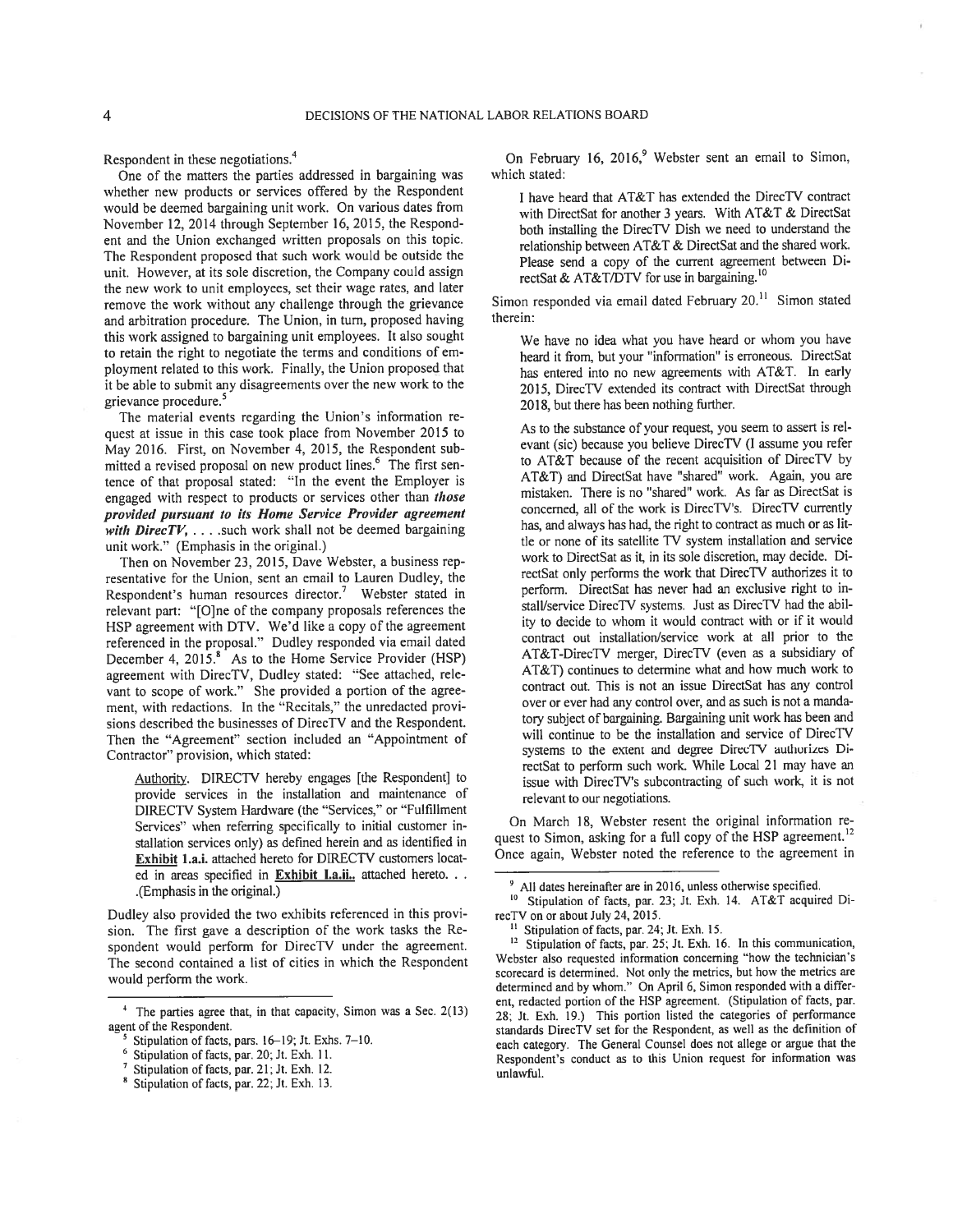the Respondent's new product lines proposal. At <sup>a</sup> bargaining session on March 22, Simon acknowledged the Union's re newed information request. Simon stated that the Respondent already provided the Union with the relevant portions of the HSP agreement. The Union also submitted <sup>a</sup> revised proposal regarding new product lines. That proposal retained the Re spondent's earlier language referencing the HSP agreement, excep<sup>t</sup> that the new work was deemed bargaining unit work.

On April 5, the Union again reiterated its reques<sup>t</sup> for <sup>a</sup> full copy of the HSP agreement, based upon the Respondent refer encing the agreement in its new product lines proposal.<sup>13</sup>

On May 19, Webster sent the following email to Simon:

In connection with DirectSat negotiations I renew my request for <sup>a</sup> FULL copy of the HSP agreemen<sup>t</sup> between DirectSat and DirecTV/AT&T in addition to all current agreements with sub contractors, to evaluate the extent of control of Di rectSat by DirecTV/AT&T.<sup>14</sup>

Simon responded via email the same day.<sup>13</sup> He said: "We have already provided you with all relevant information regarding this request. We see no reason to supplement our response."

The Union filed the original unfair labor practice charge in this case on May 20. Then on May 22, Simon sent a letter<sup>16</sup> to Webster to "further explicate DirectSat's rational (sic) for de clining to provide a complete copy of the HSP Agreement.  $\dots$ " Simon stated in relevant part:

The reques<sup>t</sup> for the full copy of the HSP agreemen<sup>t</sup> to evalu ate DirecTV's control over DirectSat is irrelevant to negotia tions between DirectSat and Local 21 regarding terms and conditions of employment of DirectSat employees. The 'ex tent of control' of DirecTV over DirectSat has no bearing on negotiations over wages, hours, or other terms and conditions of employment which are exclusively controlled by DirectSat. As previously explained to you at the table, DirecTV does not, and has no control over the wages paid to DirectSat em ployees or the metrics used to evaluate the performance of unit employees. These decisions are vested exclusively in Di rectSat. For the last 2+ years since Local 21 was certified as the representative of employees of DirectSat's Chicago South (now South Holland location), DirectSat has bargained in good faith over the wages, hours and other terms and condi tions of employment of unit employees. DirecTV has no role in these negotiations. DirectSat has never asserted that it can not agree to a proposal on any issue because DirecTV might disapprove. Nor is the ability of DirectSat to enter into <sup>a</sup> col lective bargaining agreemen<sup>t</sup> with Local 21 subject to approv al by DirecTV.

DirectSat has provided Local 21 with those portions of its contract with DirecTV which may have some relevance to our negotiations - the scope of work covered by the HSP agreement and the metrics used by DirecTV to evaluate the per formance of DirectSat under the HSP agreement. (DirectSat did not object to providing this information on the basis that while DirectSat has full authority to set performance metrics for unit technicians, DirectSat has stated that the metrics es tablished by DirecTV to evaluate DirectSat help inform Di rectSat in establishing performance metrics for technicians.)

For all the foregoing reasons, the Union's request for the full HSP contract is not relevant to any issue in negotiations and DirectSat declines to provide it.

### ANALYSIS

The General Counsel's complaint alleges that the Respond ent violated Section 8(a)(5) by refusing to provide the Union with <sup>a</sup> full, unredacted copy of its HSP Agreement with Di recTV. The only issue in dispute is the relevance of the agree ment to the Union's duties as the bargaining representative of the Respondent's technicians.<sup>17</sup>

#### I. LEGAL STANDARD

An employer has <sup>a</sup> statutory obligation to provide to <sup>a</sup> union that represents its employees, on request, information that is relevant and necessary to the union's performance of its duties as the exclusive collective-bargaining representative. Piggly Wiggly Midwest, LLC, 357 NLRB 2344, 2355 (2012); NLRB v. Acme Industrial Co., 385 U.S. 432, 435—436 (1967); NLRB v. Truitt  $M/g$ . Co., 351 U.S. 149, 152 (1956). When the union's reques<sup>t</sup> deals with information pertaining to employees in the unit that goes to the core of the employer-employee relation ship, the information is "presumptively relevant." National Broadcasting Co., Inc., 318 NLRB 1166, 1169(1995), citing to Shell Development Co. v. NLRB, 441 F.2d 880 (9th Cir. 1971). However, an employer's contracts with customers are not presumptively relevant. F.A. Bartlett Tree Expert Co., Inc., 316 NRLB 1312, 1313 (1995). Thus, the Union here must establish the relevance of the information. Sheraton Hartford Hotel, 289 NERD 463, 463—464 (1988). To demonstrate relevancy, <sup>a</sup> liberal, discovery-type standard applies and the union's initial showing is not a burdensome or overwhelming one.  $NLRB$  v. Acme Industrial Co., 385 U.S. at 437; The New York Times Co., 270 NLRB 1267, 1275 (1984). Nonetheless, where the reques<sup>t</sup> is for information with respec<sup>t</sup> to matters outside the unit, the standard is somewhat narrower and relevance is required to be somewhat more precise. Island Creek Coal Co., 292 NLRB

<sup>&</sup>lt;sup>13</sup> Stipulation of facts, par. 27; Jt. Exh. 18.

<sup>&</sup>lt;sup>14</sup> The General Counsel's complaint only alleges and relies upon the Union's requests for the full HSP agreement dated March 16 and May 19. It does not include the Union's requests dated November 23, 2015, February 16, and April 5.

Stipulation of facts, par. 30; Jt. Exh. 21.

<sup>&</sup>lt;sup>16</sup> Stipulation of facts, par. 31; Jt. Exh. 22.

 $17$  In its answer to the complaint, the Respondent asserted a  $10(b)$ defense. It makes no argumen<sup>t</sup> in this regard in its brief. In any event, the facts do not suppor<sup>t</sup> this defense. The Union's first reques<sup>t</sup> for the HSP agreemen<sup>t</sup> occurred on November 23, 2015. The Respondent provided its partial response on December 4, 2015. The Union again requested the full agreemen<sup>t</sup> on February 16. The Respondent's first refusal to provide the full agreemen<sup>t</sup> occurred on February 20. Thus, the 10(b) period began to run as of February 20, when the Respondent clearly and unequivocally denied the Union's reques<sup>t</sup> for the full agreement. Quality Building Contractors, Inc., 342 NLRB 429, 431 (2004). The Union filed its initial unfair labor practice charge on May 20 and it was served on the Respondent on that same date. (Stipulation of facts, par.1.) Thus, the charge filing occurred well within the re quired 6-month period from when the alleged unfair labor practice occurred.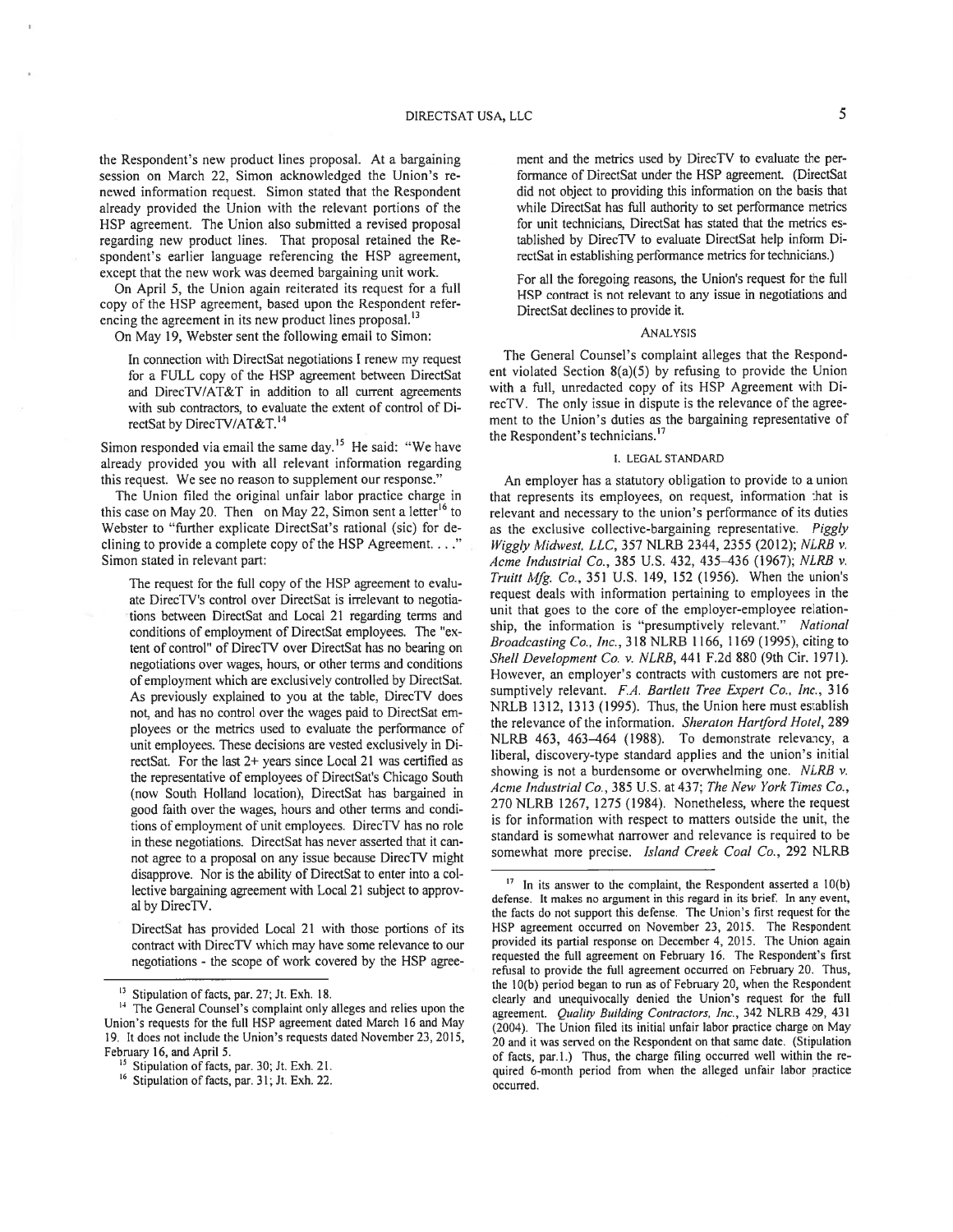480, 487 (1989), citing to *Ohio Power Co.*, 216 NLRB 987, 991 (1975).

### II. DID THE UNION HAVE AN OBJECTIVE, FACTUAL BASIS TO SUSPECT THE RESPONDENT AND DIRECTV WERE JOINT EMPLOYERS?

To demonstrate relevance, the General Counsel first argues that the Union needed to determine if DirecTV and the Re spondent were joint employers for purposes of collective bar gaining.<sup>18</sup> Information concerning the existence of a joint em<sup>p</sup>loyer relationship also is not presumptively relevant and <sup>a</sup> union has the burden of demonstrating its relevancy. Connecti cut Yankee Atomic Power Co., 317 NLRB 1266, 1267 (1995); Knappton Maritime Corp., 292 NLRB 236, 239 (1988). A union cannot meet its burden based on <sup>a</sup> mere suspicion that <sup>a</sup> joint employer relationship exists. It must have an objective, factual basis for so believing. Kranz Heating & Cooling, 328 NLRB 401, 402—403 (1999). However, <sup>a</sup> union is not obligated to disclose those facts to the employer at the time of the infor mation request. Baldwin Shop 'N Save, 314 NLRB 114, 121 (1994). It is sufficient if the General Counsel demonstrates at the hearing that the union had, at the relevant time, a reasonable belief.<sup>19</sup> *Cannelton Industries, Inc.*, 339 NLRB 996, 997 Cannelton Industries, Inc., 339 NLRB 996, 997 (2003).

Both Connecticut Yankee Atomic Power and Kranz Heating & Cooling, supra, involved situations where unions demon strated <sup>a</sup> reasonable belief that two entities were joint employ ers. In Connecticut Yankee, the union investigated the working conditions of subcontracted employees at <sup>a</sup> plant where it rep resented permanen<sup>t</sup> employees. The union obtained facts indi cating the employer with whom it had the collective-bargaining relationship <sup>p</sup>layed <sup>a</sup> role in the hiring, work scheduling, and supervision of the subcontracted employees. In addition, <sup>a</sup> union representative became aware of prior Board cases where similar claims of joint employer status were made. In Kranz Heating, the union discovered a variety of objective facts suggesting joint employer status. The union there represented employees in <sup>a</sup> business that allegedly closed. Following the closure, the union determined that <sup>a</sup> newly formed company was operating the same or similar business from the same loca tion. The new company also was using the same equipment and telephone number. In these cases, the unions formed <sup>a</sup> reasonable belief of joint employer status based upon their collection of objective facts, before making their information re quests. See also Piggly Wiggly Midwest, 357 NLRB at 2357-2358; Knappton Maritime Corp., 292 NLRB at 239; Cannelton

#### Industries, Inc., 339 NLRB at 997.

In contrast in this case, the stipulated facts do not establish the Union had an objective basis for believing the Respondent and DirecTV were joint employers, at the time it made the in formation requests. Prior to its March 16th request, the Union only knew that DirecTV and the Respondent had <sup>a</sup> contractual relationship, under which the Respondent provided installation and maintenance services to DirecTV. The mere existence of <sup>a</sup> service contract between two companies is not <sup>a</sup> sufficient basis to reasonably believe they might be joint employers. If it were, then every agreemen<sup>t</sup> between an employer and <sup>a</sup> subcontractor would be deemed relevant to the question of joint employer status, based upon nothing more than the contract's existence. The Union also knew that both DirecTV and the Respondent installed and serviced DirecTV equipment. But the fact that both companies performed the work, standing alone, is not an objective basis for concluding DirecTV possessed control over how the Respondent did so. When the Union made its May 19th request, the only new information it had obtained were DirecTV's performance standards for DirectSat contained in the HSP agreement. However, nothing therein suggested Di recTV had any control over how the Respondent went about meeting those standards. Finally, the stipulated record contains no additional, contemporaneous facts relied upon by the Union for believing <sup>a</sup> joint employer relationship existed. Taken to gether, these minimal facts fall into the category of mere susp<sup>i</sup> cion. The Union needed more here.<sup>20</sup>

### III. DID THE UNION NEED THE REQUESTED INFORMATION TO VERIFY CLAIMS MADE BY THE RESPONDENT?

The General Counsel also contends the Union was entitled to the full HSP agreemen<sup>t</sup> to verify the accuracy of claims made by the Respondent concerning the relationship between the two entities. Relevance can be established in this fashion. Caldwell Manufacturing Co., 346 NLRB 1159, 1160 (2006) (relevance established where employer made specific factual assertions in bargaining concerning need to improve competitiveness and. thereafter, union requested cost and productivity information in part to evaluate the accuracy of the claims); Shoppers Food Warehouse Corp., 315 NLRB 258, 259 (1994) (union was not required to accep<sup>t</sup> at face value an employer's assertion that two entities were separate operations). The U.S. Supreme Court itself stated in Truitt Mfg. Co. that if "an argument is important enoug<sup>h</sup> to presen<sup>t</sup> in the <sup>g</sup>ive and take of bargaining, it is important enough to require some sort of proof of its accu racy." 351 U.S. at 152—153.

In this case, the stipulated facts likewise fail to establish that the Respondent claimed it and DirecTV were not joint employ ers. Prior to the Union's information requests, the only con ceivable assertions Simon made in this regard were in his Feb ruarv 20 letter. Simon said there was no "shared work" be tween the companies. He also stated repeatedly that DirecTV had the exclusive right to contract out all or none of its work to

<sup>&</sup>lt;sup>18</sup> In *Browning-Ferris Industries of California, Inc.*, 362 NLRB No. 186 (2015), the Board instituted <sup>a</sup> revised standard for determining joint employer status. Under that standard, two or more entities are joint employers if they share or codetermine those matters goveming the essential terms and conditions of employment. Possessing authority over those terms is sufficient to establish joint employer status. Such terms include the direction of the work force, dictating the number of workers to be supplied, and determining the manner and method of work performance.

Of course, in this case, no hearing occurred. Accordingly, the ob jective facts relied upon by the Union either must have been disclosed at the time of the requests or included in the stipulation of facts.

<sup>&</sup>lt;sup>20</sup> Although Webster also stated the Union needed the HSP agreement "for use in bargaining" and "in connection with DirectSat negotiations," such statements are too general and conclusory to establish relevance. F.A. Bartlett Tree Expert Co., 316 NLRB at 1313; Island Creek Coal Co., 292 NLRB at 490 fn. 19.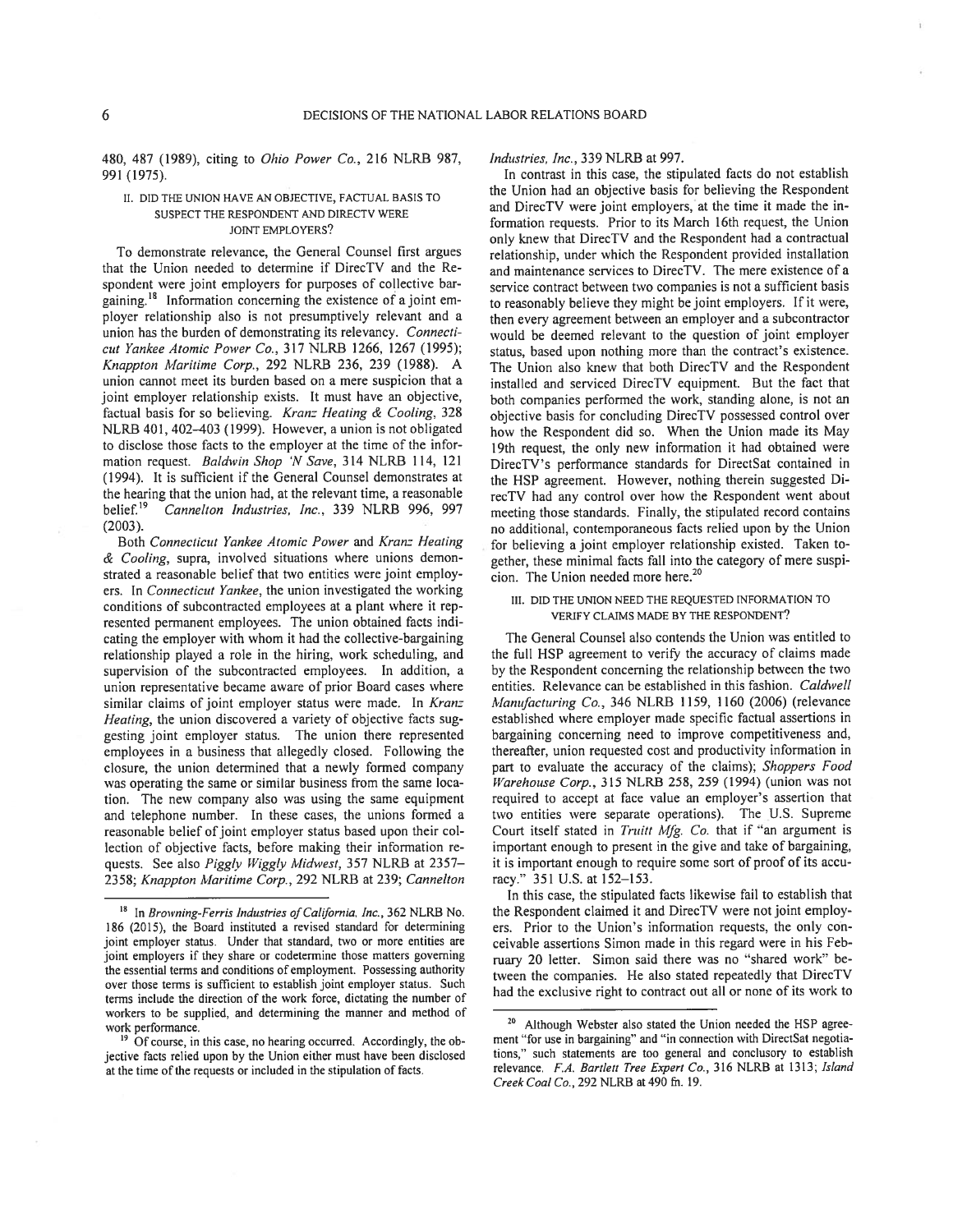the Respondent. In evaluating joint employer status, the Board looks to whether the employers share control over terms and conditions of employment, not whether they share work. Browning-Ferris, supra. Those terms and conditions include determining the manner and method of employees' work per formance, not the amount of work one employer subcontracts to another. The General Counsel has overstated the signifi cance of Simon's statements. See F.A. Bartlett Tree Expert Co.. 316 NLRB at 1313. The closest Simon came to putting joint employer status at issue was in his May <sup>22</sup> letter to the Union, after the Union filed its unfair labor practice charge. Therein, Simon stated DirecTV had no control over the wages paid to DirectSat employees or the metrics used to evaluate the performance of unit employees. Simon also stated that Di recTV had no role in the negotiations and could not require that the Respondent seek its approval to enter into <sup>a</sup> collective bar gaining agreement. However, these statements all came after the Union submitted its information requests for the full HSP agreement. Thus, those requests could not test the accuracy of claims that had not ye<sup>t</sup> been made. In sum, the Respondent never denied that it and DirecTV were joint employers. It also did not deny any of the specific factors used to evaluate joint employer status. Therefore, the Union cannot establish the relevance of the full, unredacted HSP agreemen<sup>t</sup> on this basis either.

However, the Union is entitled to verify the Respondent's repeated claim that it furnished all the relevant portions of the HSP agreement on the scope-of-unit-work issue. First, no question exists, and the Respondent concedes, that information in the HSP agreemen<sup>t</sup> on the scope of unit work is relevant to the Union's representational functions.<sup>21</sup> This conclusion is supported by the stipulated facts. The dispute over the HSP agreemen<sup>t</sup> only arose because the Respondent itself included <sup>a</sup> reference to the agreemen<sup>t</sup> in its November 23, 2015 scope-ofunit-work bargaining proposal. The Respondent thereby pu<sup>t</sup> into play what services it furnished to DirecTV pursuan<sup>t</sup> to the agreement. The Company was seeking in bargaining to classify any work performed outside of the agreemen<sup>t</sup> as nonbargaining unit work. The Union certainly is entitled to know the universe of bargaining unit work as defined in the agreement, in evaluat ing the Respondent's proposal. Moreover, the Respondent repeatedly told the Union it had provided all relevant parts of the HSP agreemen<sup>t</sup> in this regard. In its initial, three-page re sponse dated December 4, 2015, the Respondent provided only <sup>a</sup> portion of the agreemen<sup>t</sup> it alone deemed "relevant to scope of work." Thereafter, on March 16, the Union asked for <sup>a</sup> full copy of the HSP agreemen<sup>t</sup> and reiterated that the Respondent referenced the agreemen<sup>t</sup> in its new product lines proposal. At the bargaining session on March 22, Simon again stated the Company already had provided all the relevant portions of the agreement. The Union then resubmitted its reques<sup>t</sup> for the full agreemen<sup>t</sup> on both April 5 and May 19.

Thus, the question presented is whether the Respondent uni laterally could decide what portions of the HSP agreemen<sup>t</sup> were relevant, only turn over those portions. and then refuse to pro vide the remainder of the agreemen<sup>t</sup> when the Union requested it. Board precedent is clear that the Respondent was not enti tled to do so. In this regard, the factual situation here is similar to that in Piggly Wiggly, supra. In that case, <sup>a</sup> union requested sales and franchise agreements from an employer, whom it suspected had an alter-ego relationship with certain franchisees. The employer argued, in part, that the requested information was unnecessary, because its attorney had provided one para grap<sup>h</sup> of an agreemen<sup>t</sup> to the union and later told the union that the documents requested contained no other relevant infor mation. The judge rejected the employer's argumen<sup>t</sup> that the response was sufficient and it did not have to provide the full agreements. The judge stated: "The [u]nion is not required to take the [employer's] word for it, but has the right to assess and verify for itself the accuracy of the [employer's] claims in bargaining." The Board adopted the judge's conclusion that the employer violated the Act, by delaying in providing the agree ments. See also Knappton Maritime Corp., 292 NLRB at 239— 240 (providing an excised copy of <sup>a</sup> sales agreement, but not the full, original copy, violated the Act); Southern Ohio Coal Co., 315 NLRB 836, 844—845 (1994) (an employer telling <sup>a</sup> union its version of what was in, and not in, <sup>a</sup> sales agreemen<sup>t</sup> did not satisfy the union's right to have access to an unexcised copy of that agreement).

Furthermore, the Union's inability to identify other specific relevant information in the HSP agreemen<sup>t</sup> cannot be held against it, since it has never seen the agreement. Olean General Hospital, 363 NLRB No. 62, slip op. at 7 (2015). In Olean General, <sup>a</sup> union requested <sup>a</sup> copy of <sup>a</sup> patient care survey con ducted by <sup>a</sup> third party. Staffing had been an issue in contract negotiations. The Union wanted to determine if staffing was addressed in the report, even though it had no knowledge the survey contained such information. The Board rejected the employer's claim that the union failed to demonstrate <sup>a</sup> specific need for the patient care survey. The Board noted that, since the employer had seen the repor<sup>t</sup> and knew what was in it, the employer had ample opportunity to show that the information in it would be of no benefit to the union. The same principle applies in this case. Although it did provide <sup>a</sup> partial response to the Union, the Respondent never made an attempt to show the Union that the remainder of the HSP agreemen<sup>t</sup> lacked information relevant to the scope of unit work.

Finally, the Respondent contends the Union never objected to its providing only three pages of the HSP agreement. It is true that the Union never stated the partial response was inade quate. It also did not provide much in the way of an explana tion as to why it needed the full HSP agreement. Nonetheless, what the Union did do was submit <sup>a</sup> reques<sup>t</sup> for the full agree ment, on three occasions, after receiving the Company's initial response. The Union's conclusion that the initial response was not sufficient obviously can be inferred from its subsequent requests for the full agreement.

For all these reasons, I conclude that relevance is established here, because the Union is entitled to verify the Respondent's claim that it has provided all portions of the HSP agreemen<sup>t</sup> relevant to the scope of unit work. By failing to provide the full, unredacted HSP agreement, the Respondent violated Sec

<sup>21</sup> R. Br., p. 10, fn. 5.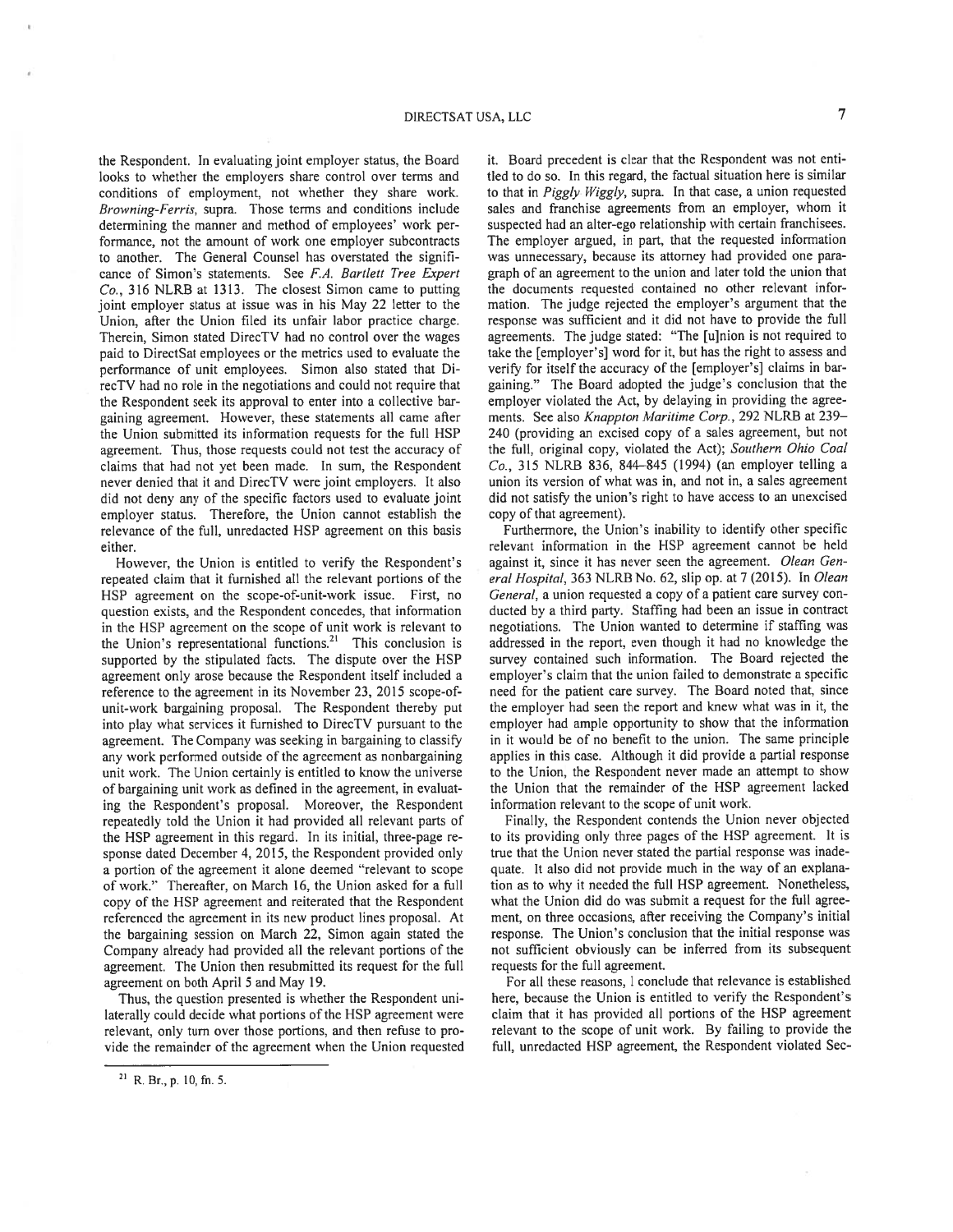#### 8 **8** DECISIONS OF THE NATIONAL LABOR RELATIONS BOARD

tion  $8(a)(5)$ .<sup>22</sup>

#### CONCLUSIONS OF LAW

1. The Respondent is an employer engaged in commerce within the meaning of Section 2(2), (6). and (7) of the Act.

2. The Union is <sup>a</sup> labor organization within the meaning of Section 2(5) of the Act.

3. The Respondent violated Section 8(a)(5) and (1) of the Act by failing and refusing to provide the Union with infor mation it requested on March 18 and May 19, 2016, specifical ly <sup>a</sup> full. unredacted copy of the Home Service Provider agree ment between the Respondent and DirecTV. The HSP agreement is necessary and relevant to the Union's performance of its duties as the collective-bargaining representative of unit employees.<sup>23</sup>

<sup>22</sup> The General Counsel did not advance the legal theory upon which <sup>I</sup> am finding <sup>a</sup> violation. Nonetheless, under the circumstances of this case, <sup>I</sup> find it appropriate to exercise my discretion in this manner. See, e.g., Local 58, International Brotherhood of Electrical Workers (Paramount Industries, Inc.), 365 NLRB No. 30, slip op. at 4 fn. 17 (2017) (where the violation was alleged in the complaint, the factual basis for the violation was clear from the record, the law was well established, and no due process concems were implicated, the Board found <sup>a</sup> viola tion on <sup>a</sup> different legal theory than that pursued by the General Coun sel): Riverside Produce Co., 242 NLRB 615, 615 fn. 2 (1979) (where the allegations were generally encompasse<sup>d</sup> in the complaint, the issues were fully litigated, and the record fully supported the conclusions, the Board approve<sup>d</sup> of <sup>a</sup> judge's finding of violations not specifically al leged in the complaint). Because this case was submitted pursuan<sup>t</sup> to <sup>a</sup> stipulated record, no factual disputes exist. The complaint contained an allegation of unlawful conduct by the Respondent, specifically its re fusal to provide the Union with <sup>a</sup> full copy of the HSP agreement. The parties similarly agreed that the issue in this case was "Whether the Respondent has violated Section  $8(a)(5)$  of the Act by failing and refusing to provide the Union with <sup>a</sup> full unredacted copy of the [HSP agreement] between DirecTV and DirectSat." (Stipulation of facts, p. 2.) The complaint allegation and statement of the issue are sufficiently broad to encompass this legal theory. As <sup>a</sup> result, the Respondent has not been denied due process. Indeed, the Respondent addressed this theory in its brief. It repeatedly argue<sup>d</sup> that the Union did not object to its initial response. In doing so, the Respondent advanced the conten tion that its initial response was adequate under the law. Finally, the stipulated facts fully suppor<sup>t</sup> finding <sup>a</sup> violation on this basis.

After the parties submitted their briefs, the Respondent filed a motion to strike portions of the Union's brief, because they were not <sup>a</sup> par<sup>t</sup> of the stipulated record. The first section at issue is entitled: "The Possible Joint Employer Status of DirectSat and DirecTV." In this section, the Union contends that, during the time period when it re quested the full HSP agreement, it became aware that the issue of whether the Respondent and DirecTV were joint employers was being litigated in <sup>a</sup> Fair Labor Standards Act case in Federal court. However, this fact is not in the stipulated record. Thus, <sup>I</sup> agree with the Respond ent that, in this regard, the Union is inappropriately seeking to intro duce new facts that are not properly before me for consideration. The Union also attached <sup>a</sup> decision of the Fourth Circuit Court of Appeals from January 2017, well after the material dates in this case, conceming the joint employer status of the two companies. The Union requested that <sup>I</sup> take judicial notice of the decision, as well as the Union's reliance on the decision as par<sup>t</sup> of the reason for its information request. Of course, <sup>a</sup> judge can take judicial notice of an appellate court's decision on <sup>a</sup> material legal issue. But the Union's claimed reliance on this decision is <sup>a</sup> factual, not <sup>a</sup> legal, matter. Any such reliance to substan

4. The above unfair labor practice affects commerce within the meaning of Section 2(2), (6), and (7) of the Act.

### R.EMEDY

Having found that the Respondent engage<sup>d</sup> in certain unfair labor practices, <sup>I</sup> find that it must be ordered to cease and desist and to take certain affirmative action designed to effectuate the policies of the Act. Specifically, the Respondent must cease and desist from refusing to provide the Union with requested information that is necessary and relevant to the performance of its duties as the exclusive collective-bargaining representative of the Respondent's installation and service technicians. The Respondent also must provide the Union with <sup>a</sup> full, unredacted copy of the HSP agreement.

On these findings of fact and conclusions of law and on the entire record, I issue the following recommended  $\tilde{ }$ 

### ORDER

The Respondent, DirectSat USA, LLC, South Holland. Illi nois, its officers, agents, successors, and assigns, shall

1. Cease and desist from

(a) Failing and refusing to bargain collectively with the In ternational Brotherhood of Electrical Workers, Local Union 21, AFL—CIO, by failing to provide information requested by the Union that is necessary and relevant for the Union's perfor mance of its duties as the collective-bargaining representative of the employees in the Unit.

(b) In any like or related manner interfering with, restrain ing, or coercing employees in the exercise of the rights guaran teed them by Section 7 of the Act.

2. Take the following affirmative action necessary to effec tuate the policies of the Act.

(a) Within <sup>14</sup> days, provide the Union with <sup>a</sup> full, unredact

tiate its information reques<sup>t</sup> had to be presented either at the time the request was made or in the stipulated factual record. Neither occurred. Thus, <sup>I</sup> gran<sup>t</sup> the Respondent's motion to strike this portion of the Un ion's brief and have not considered that section in reaching this conclu sion of law.

The second brief section at issue is entitled: "How A Technician's Earnings Are Determined." Therein, the Union addresses the concur rent information requests it submitted to the Respondent concerning DirecTV's performance standards, as well as the technicians' score cards and performance metrics. Contrary to the Respondent's conten tion, the stipulated record does contain facts regarding the performance standards information requests. (Stipulation of facts, par. 28; Jt. Exh. 19.) Thus, <sup>I</sup> deny the Respondent's motion to strike this section. Nonetheless, as previously discussed, the General Counsel's complaint in this case alleges only the Respondent's failure to provide the full HSP agreement, not any information concerning performance stand ards. The General Counsel's brief contains no argumen<sup>t</sup> conceming performance standards, including their relation, if any, to the requests for the full HSP agreement. That issue simply is not before mc. Ac cordingly, <sup>I</sup> find the Union's performance standards argumen<sup>t</sup> has no bearing on the complaint allegation here and <sup>I</sup> do not rely upon that section of the Union's brief in reaching this conclusion of law.

If no exceptions are filed as provided by Sec. 102.46 of the Board's Rules and Regulations, the findings, conclusions, and recom mended Order shall, as provided in Sec. 102.48 of the Rules, be adopt ed by the Board and all objections to them shall be deemed waived for all purposes.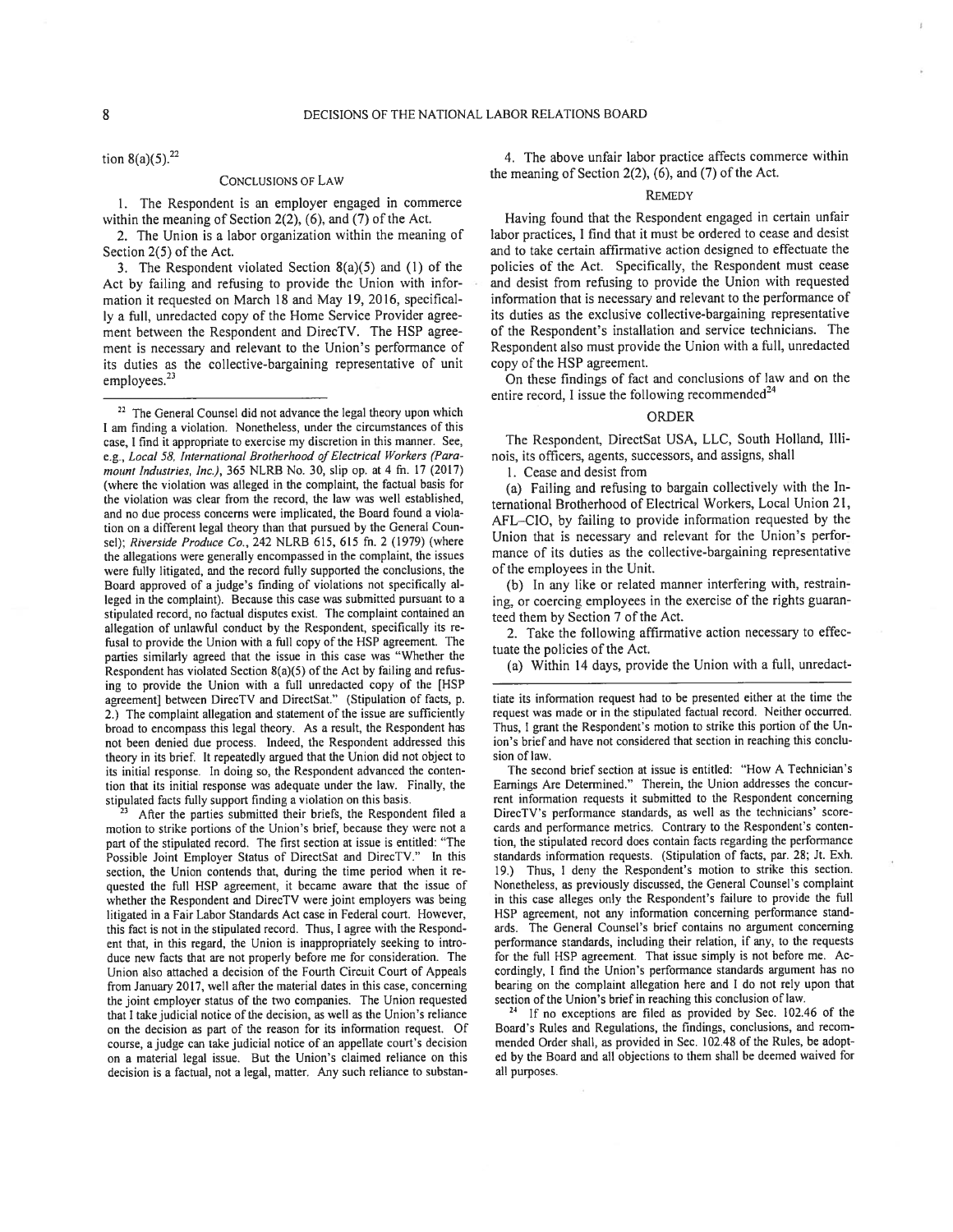ed copy of the Home Service Provider agreemen<sup>t</sup> between the Respondent and DirecTV.

(b) Within <sup>14</sup> days after service by the Region, pos<sup>t</sup> at its facility in South Holland, Illinois, copies of the attached notice marked "Appendix."<sup>25</sup> Copies of the notice, on forms provided by the Regional Director for Region 13, after being signed by the Respondent's authorized representative, shall be posted by the Respondent and maintained for <sup>60</sup> days in conspicuous <sup>p</sup>laces including all <sup>p</sup>laces were notices to employees are cus tomarily posted. In addition to the <sup>p</sup>hysical posting of paper notices, notices shall be distributed electronically, such as by email, posting on an intranet or internet site, and/or other elec tronic means, if the Respondent customarily communicates with its employees by such means. Reasonable steps shall be taken by the Respondent to ensure that the notices are not al tered, defaced, or covered by any other material. In the event that, during the pendency of these proceedings, the Respondent has gone out of business or closed the facilities involved in these proceedings, the Respondent shall duplicate and mail, at its own expense, <sup>a</sup> copy of the notice to all current employees and former employees employed by the Respondent at any time since March 18, 2016.

(c) Within <sup>21</sup> days after service by the Region, file with the Regional Director <sup>a</sup> sworn certification of <sup>a</sup> responsible official on <sup>a</sup> form provided by the Regional Director attesting to the steps the Respondent has taken to comply.

Dated, Washington, D.C.. July 20, 2017.

### APPENDIX

NOTICE TO EMPLOYEES POSTED BY ORDER OF THE NATIONAL LABOR RELATIONS BOARD An Agency of the United States Government

The National Labor Relations Board has found that we violated Federal labor law and has ordered us to pos<sup>t</sup> and obey this notice.

# FEDERAL LAW GIVES YOU THE RIGHT TO

Form, join, or assist <sup>a</sup> union

half Choose representatives to bargain with us on your be-

Act together with other employees for your benefit and protection

Choose not to engage in any of these protected activi ties.

WE WILL NOT fail and refuse to bargain in goo<sup>d</sup> faith with the International Brotherhood of Electrical Workers. Local Union 21, AFL-CIO (the Union). by failing to provide the Un ion with information that is necessary and relevant to the per formance of its duties as the exclusive collective-bargaining representative of employees in the following, appropriate bar gaining unit:

All full-time and regular part-time Installation/Service Technicians employed by the Employer at its facility located in South Holland. Illinois, but excluding all other employees, confidential employees, guards, and supervisors as defined in the National Labor Relations Act.

WE WILL NOT in any like or related manner interfere with, re strain, or coerce you in the exercise of the rights guaranteed you by Section <sup>7</sup> of the Act.

WE WILL, within <sup>14</sup> days of this order, provide the Union with <sup>a</sup> full. unredacted copy of the Home Service Provider agreemen<sup>t</sup> between us and DirecTV. The Union requested this information on March <sup>18</sup> and May 19, <sup>2016</sup> and the infor mation is relevant to the Union's duties as your collectivebargaining representative.

## DIRECTSAT USA. LLc

The Administrative Law Judge's decision can be found at www.nlrb.eov/case/13-CA-176621 or by using the QR code below. Alternatively, you can obtain <sup>a</sup> copy of the decision from the Executive Secretary, National Labor Relations Board, 1015 Half Street. S.E.. Washington, D.C. 20570, or by calling (202) 273—1940.



<sup>&</sup>lt;sup>25</sup> If this Order is enforced by a judgment of a United States court of appeals, the words in the notice reading "Posted by Order of the Na tional Labor Relations Board" shall read "Posted Pursuant to <sup>a</sup> Judg ment of the United States Court of Appeals Enforcing an Order of the National Labor Relations Board.'